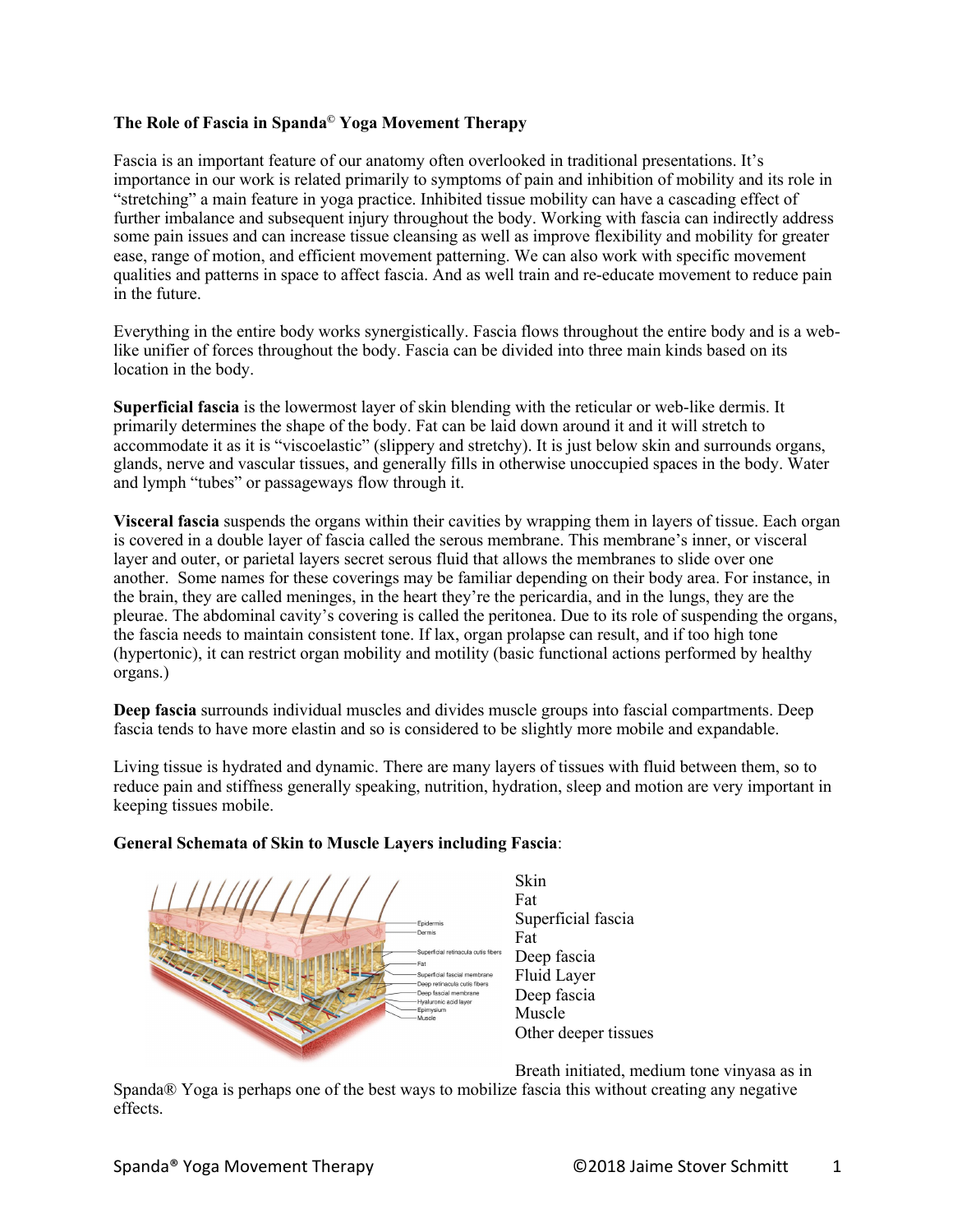## **Components of Fascia**

To get a better sense of why fascia has the stretching yet supportive, sticky yet sliding properties it does, let's look at its components.

Fibroblasts - make and secret all CT fibers

Collagen Fibers – strong and abundant fibers providing the cross-linking tensile strength and structure of fascia (picture spaghetti covered in olive oil sliding around.) These are what lose plasticity as we age.

- Elastin Fibers rubber-like stretchy fibers that allow the tissue to regain its original size and shape
- Reticular Fibers similar to collagen in that they form a netting or webbing that supports vessels with a bit more "give'

Ground Substance – extracellular protein-based matrix that allows interstitial fluid to flow through it. It acts like a fluid-soaking sponge and with inflammation it becomes "stickier" and is not as fully able to perform its fluid transport functions.

The ground substance acts like a sponge absorbing fluids that may hold extracellular toxins and other wastes. Moving *with physical movement like our vinyasa* allows these fluids to enter the lymphatic drainage system (tubes that drain). With trauma, overtraining, toxicity in diet, medications, and for other reasons, this tissue can become overstressed and too viscous (sticky), preventing the flow of fluids into the lymphatic system. The result is edema, and overall lack of flow. This stagnation can be a breeding ground for other-than-our own tissues! Yoga movements, shaking, bouncing, and recurrent movements on a dimensional or curved pathway can restore this flow by providing movement of energy and force into the system allowing the fluid matrix to thin and thus move the wastes that have accumulated (thixotrophy).

Fasciae also transmit mechanical tension through the body as well as reducing some of the friction of muscular force. Fascial tissues are most often innervated by sensory nerve endings. Proprioceptive, nociceptive, and interoceptive functions of fascia has been considered valid by scientists. (Yogi's are always glad to hear when science catches up!)

### **What Goes Wrong**

Fascia can lose stiffness, becomes too stiff and in either case decrease its shearing ability. And when fascial tissue fails to differentiate adjacent structures effectively due to trauma or other causes, inflammatory fasciitis or fibrosis (excess tissue) and adhesions may result. This happens often after surgery where the fascia has been cut through and healing includes scarring that traverses surrounding tissue structures preventing their "original" natural movement. Sedentary lifestyles, working in one position at a desk, driving for a living, fashion, physical trauma, and holding one emotionally-fostered body attitude can cause fascia to build up in areas that become adhered as well.

Inflammation and adherence can lead to a vicious cycle of impairment and pain. Here's one ideation of such a cycle.

### **Mechanical Connective Tissue Changes** (from Chris Daprato, P.T.)

Inflammation or Trauma

Dysfunction

Secondary Movement **Extracellular Matrix Response**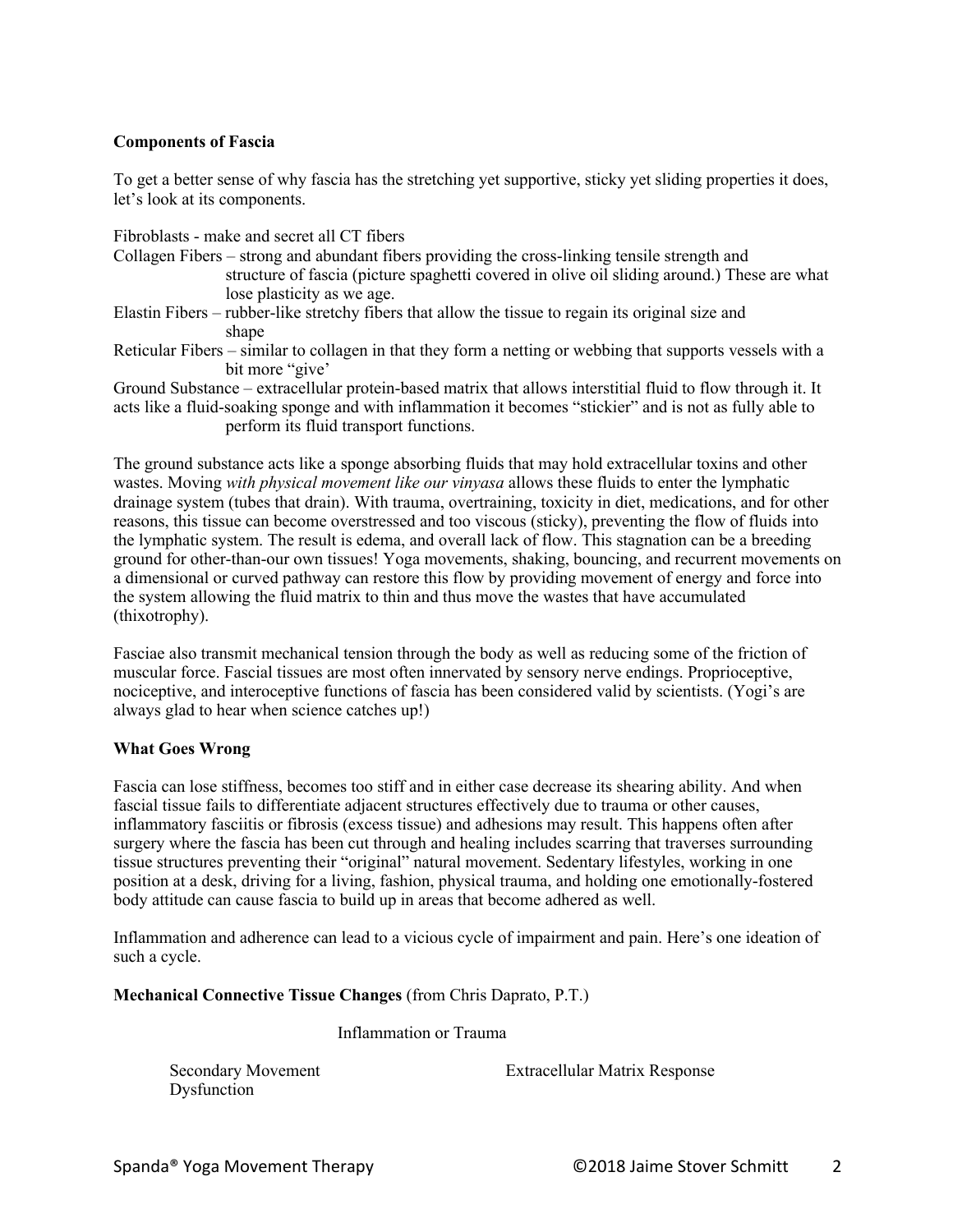Ground Substance Viscosity +

## **Working with Fascia**

Techniques to affect fascia approach it in ways designed to change its length and density and also to make changes in the viscosity or "stickiness" of the fluid layers so tissues can more easily glide one against another.

Some ways of working with fascia are: various types of yoga movements (as mentioned above), static *yogasana*, ball work, foam rollers, propped targeted stretching, cupping, Rolfing, press and stretch techniques, scraping (GuaSha), voodoo bands, myofascial decompression methods (traction), shaking and vibratory work, acupuncture, trigger point therapy, Shiatsu (acupressure) and others.

An approach to working with "itis", which basically means inflammation, with respect to fascia would be focused on either (a) reducing inflammation if a recent occurrence, or (b) purposefully irritating or stirring up the tissues to reduce adhesions or bulking tissue scarring if inflammation and/or pain has persisted for some time. So the duration of the imbalances adhesions, poor use or tissue trauma has relevance to approaching it.

Just fascia acts as a supportive scaffold and provides fluid mobility having innate plasticity, it also acts as a connector. It connects multiple muscles (primarily) in functional action chains commonly called kinetic chains (movement initiated at one motor segment and flowing through several successive joints.) These organizations of activation link tissues - especially muscular - together and work synergistically to support smooth integrated movement. When an issue such a pain or limited range of movement arises, we can look beyond the immediate site to related areas along the involved kinetic chain.

Fascia connects area of the body specifically in relation to kinetic chains. We can look at injury and areas of pain and lessened mobility in terms of which lines of activation they exist within. We may ask, "What is the movement that involves this or these areas, and in which directions does the movement flow?" So rather than working with one muscle at a time, like in some western rehab approaches, we can look at muscle action in a coordinated fashion. We can discern which muscles are involved along a line of activation. Then work with movement along, and in relation to, these lines or kinetic chains.

# **A Word on Stretching**

In order to lengthen or change the resting length of fascial tissue (sometimes called creep by the way  $\circledcirc$ ) recent studies show force needs to be applied to the tissues for 2 minutes or longer. This is longer than it takes to override a stretch reflex of about 30 seconds. However, it has also been shown that tissues respond collectively and synergistically, so studying them one at a time, while interesting, may not yield clinical interventions as powerful as those used for millennia. Also awareness of state of alertness pf the person in questions, their level of tone, is highly relevant.

While with relaxation and slowed sustained breathing, muscle sarcomeres can each be elongated to encourage muscle fiber length, the nervous system monitoring and automatic activation along with fascial density, tone and restrictions make the idea of stretching muscles much more complex. Fascial changes along with how the brain perceives tightness and pain are as much at play as muscle relaxation. And at times, tissues on the opposite side of a joint may be adherent and unable to fold and move out of the way in response to joint mobilization, fascial plane gliding and muscle lengthening.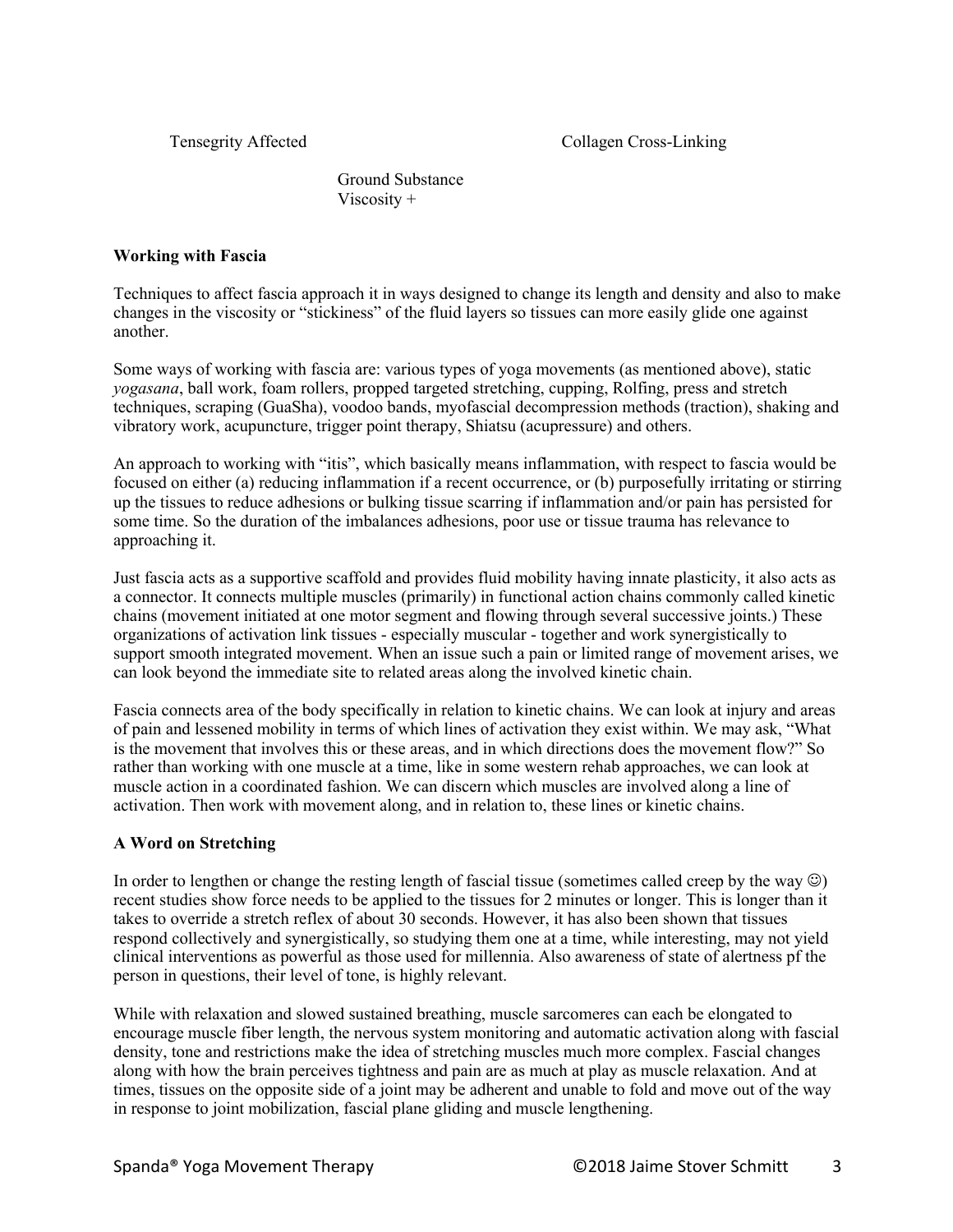## **Trigger Points**

Deep and beneath superficial fascial layers there may be areas of muscles that are tight and sore - perhaps you have come across some of your own painful nodules in your upper back or gluteal muscles. These are areas of muscle contracture with a build-up of calcium and so more shortened sarcomeres, higher nervous activation, and low blood perfusion, oxygen and nutrients. With these small areas of spasm within the muscles, the fascia is being measured by neural receptors (spindles). Fascial tissues wrapping muscle fibers can also densify becoming viscous and thick as well! These have been called Trigger Points, by Janet Travell M.D.; they are hyper-sensitive nodules. They can be active, referring elsewhere, and latent, locally felt. They have a feedback loop of pain which can then become a loop of pain that worsens and subsequently inhibit related areas. So, we see that the site of pain is often not the cause of pain, secondary compensation happens, and also pain may be referred elsewhere.

#### **Myofascial Lines (or Tracks)**

Made popular by Thomas Myers, they are considered to be a thickening of fascia along a line of action in the body. These lines also were a focus of ancient Chinese therapies and Ida Rolf created a form of bodywork called Structural Integration, or Rolfing prior to Mr. Myers revelations. As a massage therapist he noted this thickening and discerned specific lines of structural integrity, movement and force.

### **Thomas Myers' Myofascial Lines**

According to the Anatomy Trains concept there are 12 specific fascial lines throughout the body.

- **1. SBL -Superficial Back Line**
- **2. SFL – Superficial Front Line**
- 3. LL Lateral Line
- 4.  $SL -$  Spiral Line
- 5. SFAL Superficial Front Arm Line
- 6. DBAL Deep Back Arm Line
- 7. DFAL Deep Front Arm Line
- 8. SBAL Superficial Back Arm Line
- 9. BFL Back Functional Line
- 10. FFL Front Functional Line
- 11. IFL Ipsilateral Functional Line
- 12. DFL Deep Front Line

### **A Deeper View of the First Two Lines**

#### **The Superficial Back Line (SBL)**

The Superficial Back Line consists of a line of fascia that starts at the plantar surface (bottom) of the foot, then travels up the entire posterior (back) side of the body, moving up over the head to finish at the brow bone.

The function of this line is to extend the body. It brings the body into an erect an upright position and gives it strength. As we develop from infancy with movements of extension (ie, raising the head and neck) we develop opposing curves that help create balance. Dysfunctions in the Superficial Back Line usually occur in the neck curve, lower back curve, knee curvature and feet curvature.

It is important to note that dysfunctions can occur anywhere along the fascial line and that it can create pain or symptoms far from the source. Because fascia is all connected, treatment in one area will always affect another area.

The Bony Stations of the Superficial Back Line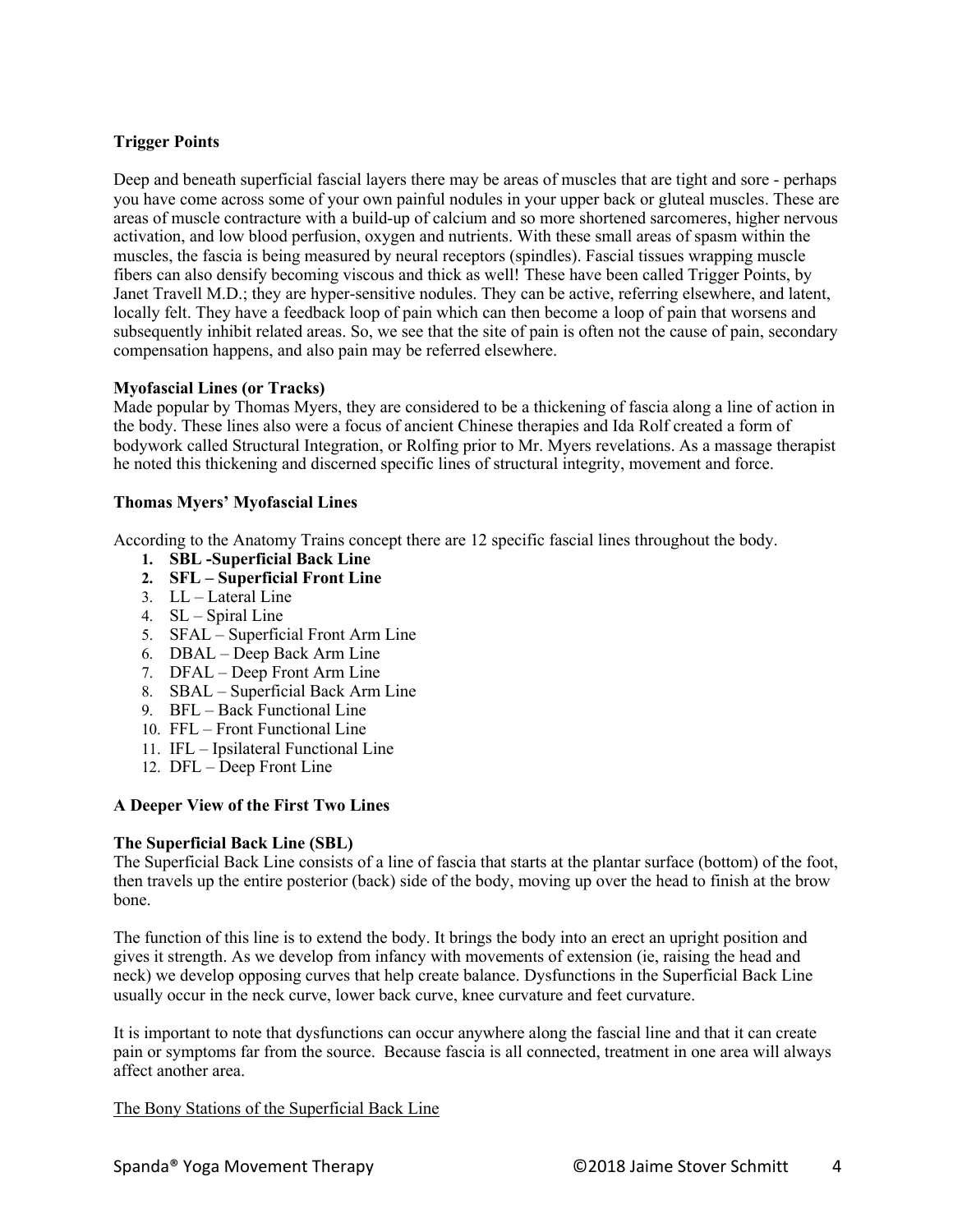As the fascia travels up the posterior (back) side of the body, it crosses many joints. Thomas Myers of Anatomy Trains refers to these as "Stations". The Stations are as follows:

Plantar (bottom) surface of Toes Calcaneus (heel bone) Condyles of Femur (bones behind the knee at the bottom of the thigh bone) Ischial Tuberosity (the bones you sit on) Sacrum (triangle shaped bone in your gluteal region) Occipital Ridge (Base of the skull) Frontal Brow Ridge (Bone where eyebrows are)

#### The Myofascial Tracks

Myofascial tracks follow the muscles that travel up the Superficial Back Line. The Myofascial tracks are:

Plantar fascia and short toe flexors (under the foot) Gastrocnemius / Achilles Tendon (Calf muscles) Hamstrings (back side of thigh) Sacrotuberous Ligament (a ligament that travels from the bones you sit on to the sacrum (triangle shaped bone in gluteal region) Sacrolumbar fascia / erector spinae muscles (fascia in the lower back and the muscles that travel up along the side of the spine from the hips to the head.) Galea Aponeurotica / Scalp Fascia (the fascia that travels up over the head to the eyebrows.

#### **The Superficial Front Line** (SFL)

The Superficial Front Line connects the entire front side of the body. It travels from the top of the toes, up the front of the legs, up the torso and around to the sides of skull.

Posturally, the primary function of the SFL is to balance the Superficial Back Line (SBL) and to lift the pelvis, rib cage and face. The movement function of the SFL is to create flexion of the upper body and hips (bending forward), straightening (extension) of the leg at the knee joint and bending of the foot toward your nose (dorsiflexion). Human beings have developed a unique way of standing, (erect on two legs). This makes our vital organs more vulnerable and open to injury. The SFL is therefore designed to protect this area. The muscular portion of the SFL contains fast-twitch muscle fibers which help to protect the vital organs by creating strong, sudden flexion movements.

#### The Bony Stations of the Superficial Front Line

As the fascia travels up the anterior side of the body, it crosses many joints. Thomas Myers of Anatomy Trains refers to these as "Stations". The Stations are as follows:

- Dorsal Surface of Toe Phalanges (Top of the toes)
- Tibial Tuberosity (Bump on the front of the shin bone just below the knee)
- Patella (Knee)
- Anterior Inferior Iliac Spine (Bony projections on the front of the pelvis)
- Pubic Tubercle
- 5th rib
- Sternal Manubrium (Top of the breast bone)
- Mastoid Process (Bump just behind the ear)